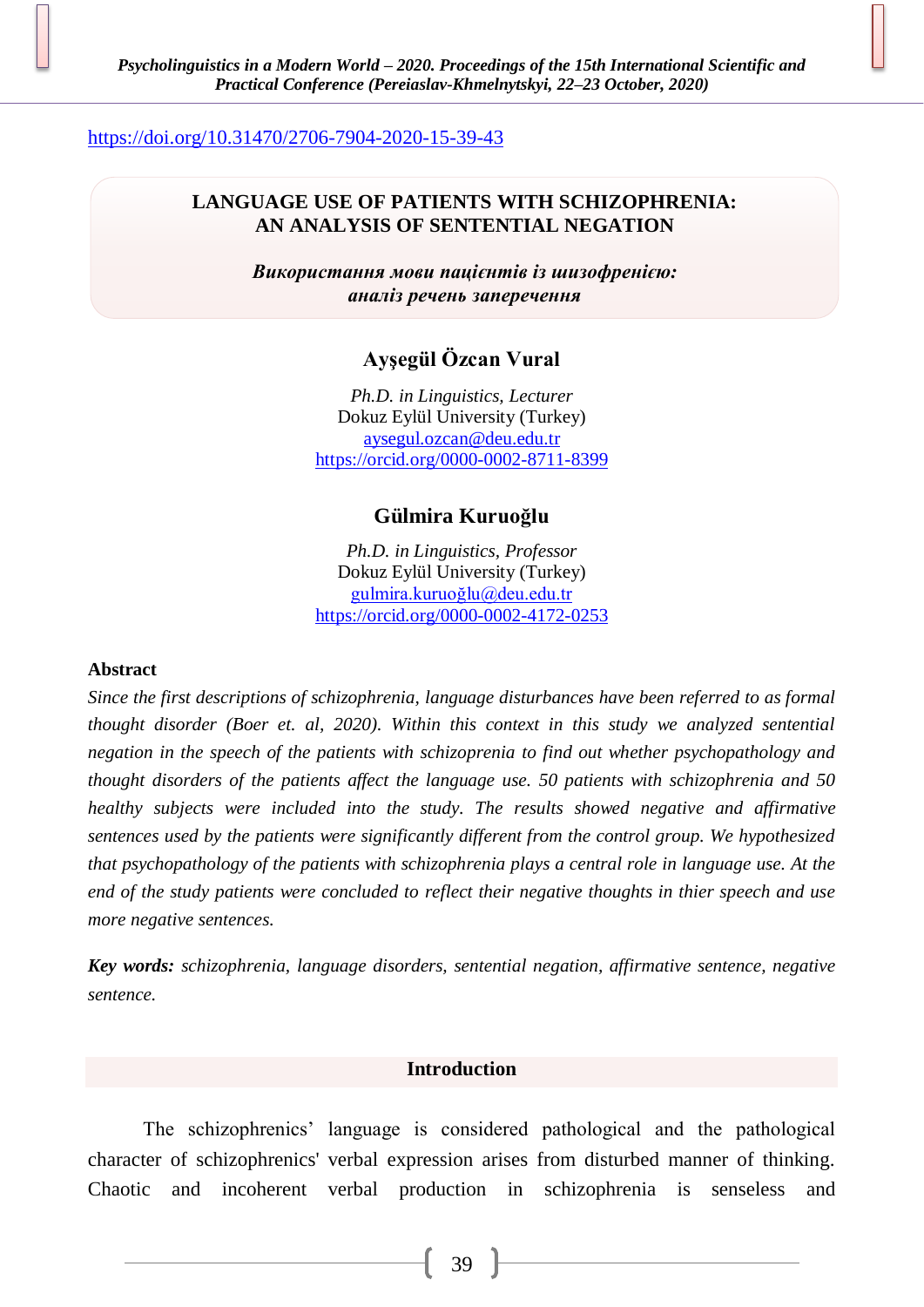### *Psycholinguistics in a Modern World – 2020. Proceedings of the 15th International Scientific and Practical Conference (Pereiaslav-Khmelnytskyi, 22–23 October, 2020)*

incomprehensible (Wrobel, 1990). Cutting (1985) states despite some experimental evidence of a change in the perception or expression of the prosodic of phonemes, abnormalities are not marked in schizophrenic speech in the phonemic level, but of the syntactic level Özcan and Kuruoğlu (2017) state that patients with schizophrenia use simple sentences more than complex sentences. Besides, the speech patterns used by schizophrenia patients are different in terms of sentence length, and they prefer short and less complicated sentences in communication as a result of their cognitive disorders, including impairment to their attention and abstract thinking abilities (Özcan & Kuruoğlu, 2018). Of the semantic level, Cutting states that the semantic component of schizophrenic language is not obviously distracted in the large majority of patients, but referring to pragmatics he states the patients with schizophrenia fail to understand the meaning of words in context, cannot communicate their intended meaning to others, produce insufficient internal cohesion in their own speech, do not ensure the listener's needs and talk irrelevantly rather than incompetently (Wrobel, 1990). In addition to the problems in linguistic level, its complex psychopathology includes changes in thought and perception – delusions and hallucinations. Along with personal distress, this detachment from 'reality' (psychosis) brings complexity to the patients (Thompson & McCabe, 2016). Taking into consideration the linguistic approach and psychopathology in schizophrenia, the aim of this study is to compare sentential negation in the speech of the patients with schizoprenia and healthy subjects and find out whether the psychopathology of the patients affect the language use.

# **Methods and Techniques of the Research**

50 patients diagnosed with schizophrenia according to DSM-IV and 50 healthy subjects matched with age, gender and educational level participated in the study. The number of subjects in the study was determined using power analysis. The control group did not have a neurological or psychiatric discomfort story. It was defined as the criteria for participation in the study for control group who did not have a progressive central nervous system disease (Alzheimer's, Parkinsonism, etc.), psychiatric disorder, sensory problems (visual problems, neglect, hearing problems, etc.), a history of a stroke or brain disorder (tumor, head trauma, etc.), substance abuse, language, speech or learning problem story, drug use known to affect cognition. All participants mother tongue was Turkish and volunteering for participation in the research was defined as the criteria for participation for control group. While collecting the data, participants were obtained permission about their voluntarily participation in the study and acceptance of the voice recording.

During the application, each patient was interviewed individually in the psychologist's office. The room where the tests were performed was quiet so as not to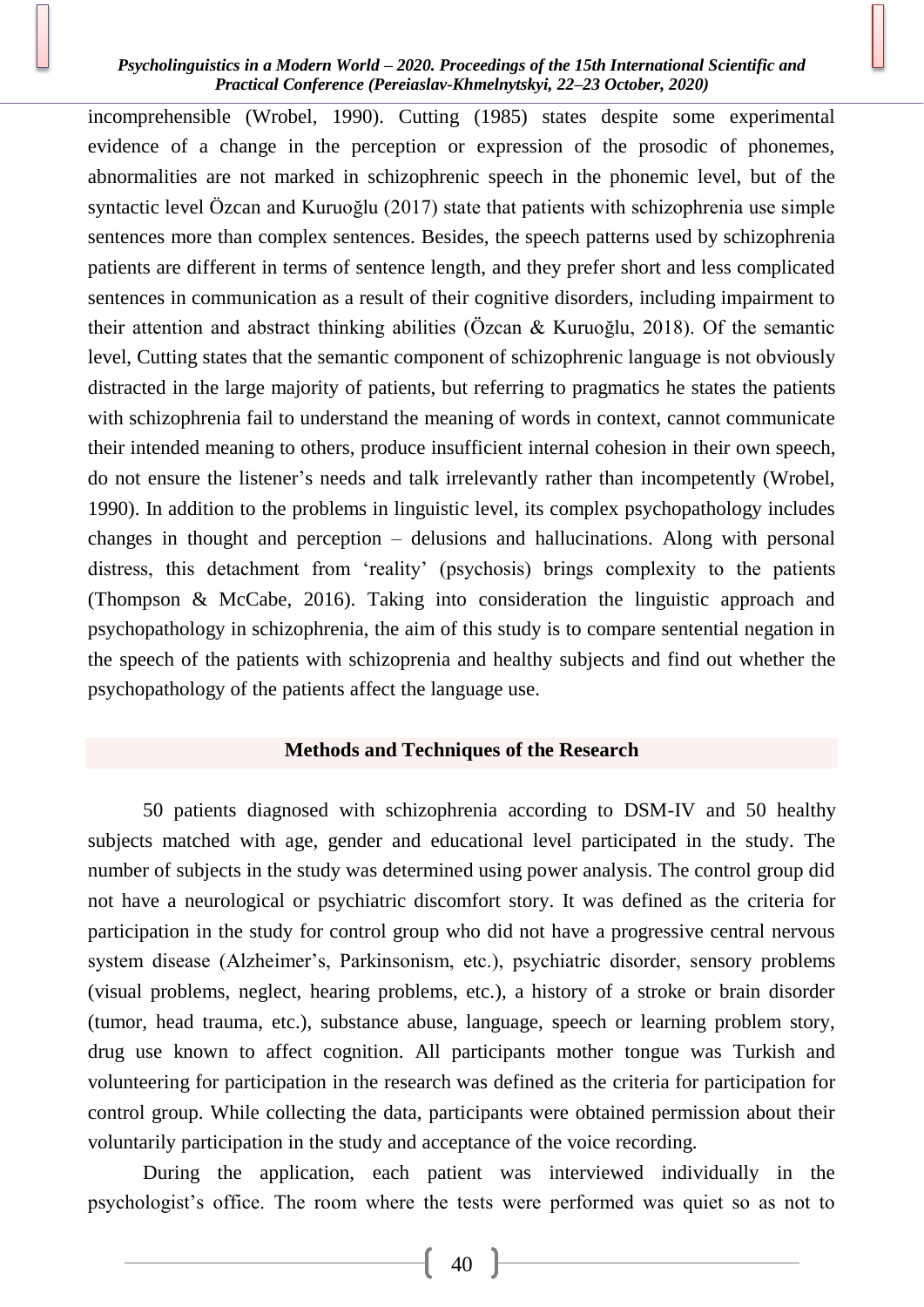distract the patients' attention. After patients' data collection, all tests were applied to the control group and subjects' speech in the tests was recorded via a voice recorder, and the recordings were transcribed.

In order to compare the rate of sentential negation of schizophrenia patients and control group semi-structured speech test and free speech test were used, and each subject was interviewed for about 15 minutes. The reason for using the two tests was to prevent the tests from affecting the results. Whereas the first verbal test guided the subjects with a question, the second one was related to a free speech and the subjects talked whatever they wanted. In the first verbal test, subjects were asked what they thought about the situation of their country in recent years while in the second verbal test without any guidance, they were tested on whether they could talk about anything that they wanted. Thereafter, the resulting responses were evaluated. The findings obtained after statistical analysis were interpreted linguistically and discussed in the light of relevant literature.

### **Results**

Sentential negation was analyzed with median and chi square tests. The median test was used to test whether the patients with schizophrenia and control group differ in sentential negation, and the Chi-Square test was used to examine the differences between negative and affirmative sentence count in the same population. Table 2 shows the related results.

|                                             |             | <b>Sentence</b><br><b>Count</b> - Sch | <b>Sentence</b><br>Count-<br><b>Control</b> | <b>Median</b><br>p value | chi-square<br>p value |
|---------------------------------------------|-------------|---------------------------------------|---------------------------------------------|--------------------------|-----------------------|
| Semi-<br>structured<br><b>Speech Test</b>   | Affirmative | 342                                   | 367                                         | 0.003                    |                       |
|                                             | Negative    | 116                                   | 85                                          | 0.045                    | 0.046                 |
| <b>Speech</b><br><b>Free</b><br><b>Test</b> | Affirmative | 433                                   | 553                                         | 0.046                    |                       |
|                                             | Negative    | 68                                    | 42                                          | 0.029                    | 0.031                 |

**Table 2.** *Chi-square and Median Test Findings on Sentential Negation*

As seen in Table 2 in Semi-structured Speech Test, significant correlation was found between the schizophrenia and the sentential negation (p<0.005). Median test was consistent with chi-square test and it revealed that there was significant difference between the schizophrenia patients and the control group in terms of sentential negation  $(p<0.005)$ . According to the results negative sentences used by schizophrenia patients were significantly more than control group. Similarly, in Free Speech Test, a significant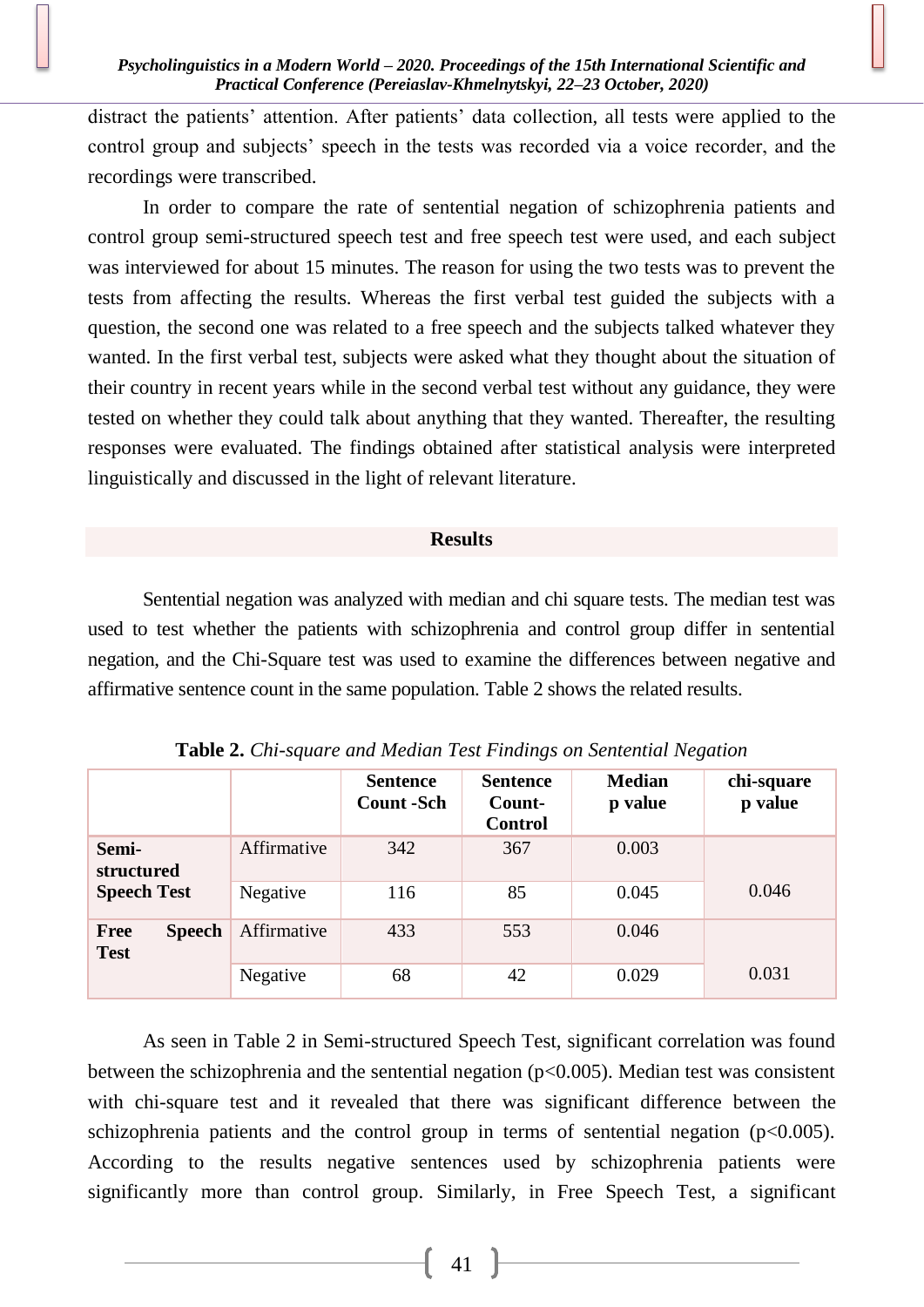correlation was found between the disease and sentential negation  $(p<0.005)$ . Schizophrenia affected affirmative and negative sentence use in this test and according to the results of the median test, there was again a significant difference between the schizophrenia patients and the control group in negation use  $(p<0.005)$ . The results revealed that schizophrenia patients used less affirmative and more negative sentences than control group.

# **Conclusions**

In this study, affirmative and negative sentences produced by schizophrenia patients and control group in their speech were compared. In both tests, the number of affirmative sentences used by schizophrenia patients was less than the number of positive sentences used by the control group, and the number of negative sentences was more. It is thought that the patients' excessive use of negative sentences is associated with their ability to negatively attribute to the events and emotions they and others experience.

Wunderink and Kaymaz (2002) stated that the most common features of the pressure and delay of thought and action, pessimism, not enjoying anything, fatigue, indecision, uselessness and negative symptoms are the feeling of emptiness, passivity and emotionality. In addition, fear attacks, panic, social phobia are common symptoms in patients with schizophrenia. In this context, mental state of the patients also redounded up their linguistic characteristics. Patients often had negative and questioning thoughts.

Likewise, Brown (1973) states that schizophrenics experience the world in a different way. Their understanding of the world is reflected in semantics. Unfortunately, this understanding is faulty in schizophrenia. As a consequence, the key problem with schizophrenic language lies in thought disorder (Wrobel, 1989).

Matulis (1977), also states speech patterns in schizophrenia are eccentric and difficult to understand; utterances are disconnected, irrelevant, illogical and stereotyped; speech is full of abstractions. In speech there are more objects than subjects and more verbs than adjectives; and also mutism, negativism, delusions and absence of need to communicate with the environment are observed. Metaphors, neologisms, perseverations, echolalia, paralogia and long chains of associations, sometimes totally irrelevant sentences are also seen. On the other hand, the use of passive voice or passive-like structure: I am being..., Things are happening to me...; verbs denoting comprehension and negation: I don't know..., I don't believe...; general references: People say..., They watch...; sentences beginning with impersonal constructions: There is..., There are..., are identified in schizophrenia (Matulis 1977).

The results obtained in our study support these symptoms. In this study Schizophrenia patients used significantly more negative statements than the control group in the tests. The control group used more positive statements than schizophrenia patients in